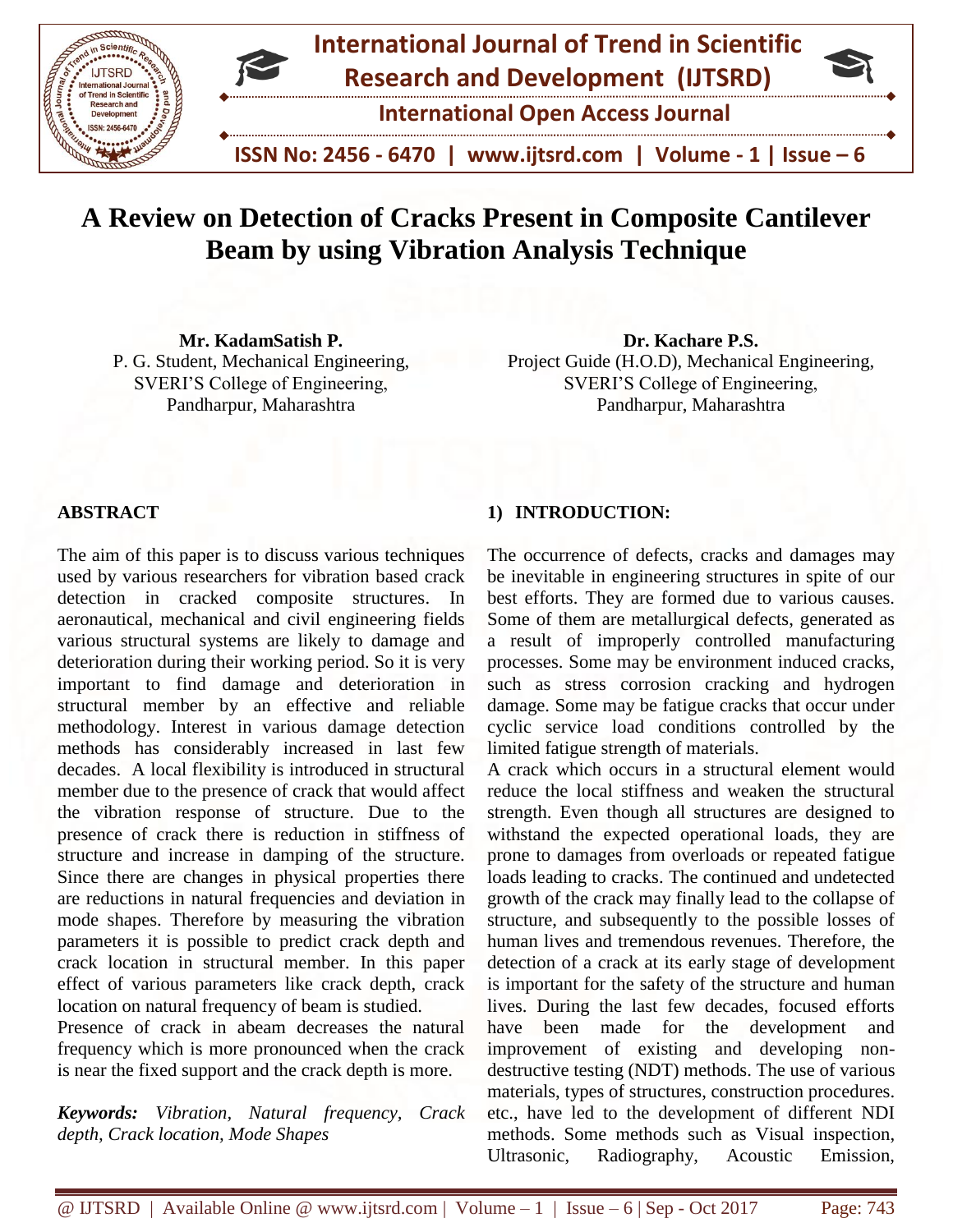Magnetic Particle inspection, Dye Penetrant and Eddy Current techniques, are called conventional methods which are well developed and already in use for detecting cracks/flaws in Structures. The other methods such as Vibration Based Inspection, Wave Propagation and Laser techniques are new emerging methods which are undergoing development and not accepted as readily as others. Most of NDT methods could be more or less considered to be applicable to general use; but these methods also have some kinds of limitations, which make them excellent for detecting one kind of damage and useless for detecting others.

As a newer NDT method, the Vibration analysis has been proposed as one of the most promising approaches [1]. Vibration analysis, which can be used to detect structural defects such as cracks, of any structure offers an effective, inexpensive and fast means of non-destructive testing. The fundamental idea of vibration analysis is to get information about the soundness of a structure from the measurement of its vibration characteristics; if there is a change in the vibration characteristics (Which may be due to a number causes) of the structure, then such changed characteristics could be due to a decrease of stiffness caused by the presence of cracks.

Vibration analysis, in theory, is generally developed from the investigation of simple structures such as a beam. From vibration theories of beams, one knows that natural frequencies of a beam are dependent on the square root of flexural stiffness of the beam. The local flexural stiffness in a structure would change due to the crack and how much it would change, globally and locally, is dependent on the crack size and location. Given the size and location of the crack, it is possible to calculate the changes of vibration characteristics of the structure, based on the correct crack models and solution methods. Conversely, if the changes of vibration characteristics are measured from vibration response, it is also possible to detect the crack and find its location and size.

Crack detection methods are developed based on crack modeling and experiments. Basically, there are two variations in vibration based crack detection methods: frequency analysis and modal analysis, which need to record sensor data in time domain and then to transform data into frequency domain using Fast Fourier transform procedures. Infrequency analysis, one simple method is to compare the measured frequencies to the predicted frequencies of a cracked structure to determine the presence of the crack. Other methods are often involved in defining

some parameters (indicators), which are related to frequency shifts, to determine the crack size and/or location. In modal analysis, many crack indicators have been developed based on frequencies and mode shapes, which include modal assurance criteria (MAC), mode shape curvature/strain, modal sensitivity and frequency transfer function.

In this paper efforts have been made to present various cost effective reliable analytical numerical and experimental techniques developed by various researchers for vibration analysis of cracked beams. In this paper the effect of various parameters like crack size, crack location, of beam on modal parameters subjected to vibration of a damaged beam also have been reviewed.

### **2) LITERATURE REVIEW:**

Murat Kisa, $^{[1]}$  has presented new methods for numerical modeling of the free vibration of cantilever composite beam having multiple open and nonpropagating cracks. This study investigated effects of cracks on dynamic characteristics of cantilever composite beam, made of graphite fibre-reinforced polyamide. The finite element and the component mode synthesis methods are used to model the problem. The presented method is adequate for the vibration analysis of cracked cantilever composite beam, and by using drop in natural frequency and change in mode shapes, the presence and nature of cracks in structure can be detected.

Kaushar H. Barad, $^{[2]}$  has presented detection of crack in cantilever beam by using natural frequency. The method presented by him to detect crack location and size is fast and efficient. Crack with larger crack depth ratio (a/h) imparts greater reduction in natural frequency than that of smaller crack depth ratio. Accuracy of results can be improved with increasing the crack depth. Crack present near to the fixed end imparts greater reduction in natural frequency than that to present at away from the fixed end. Experimental setup used in this paper is as shown below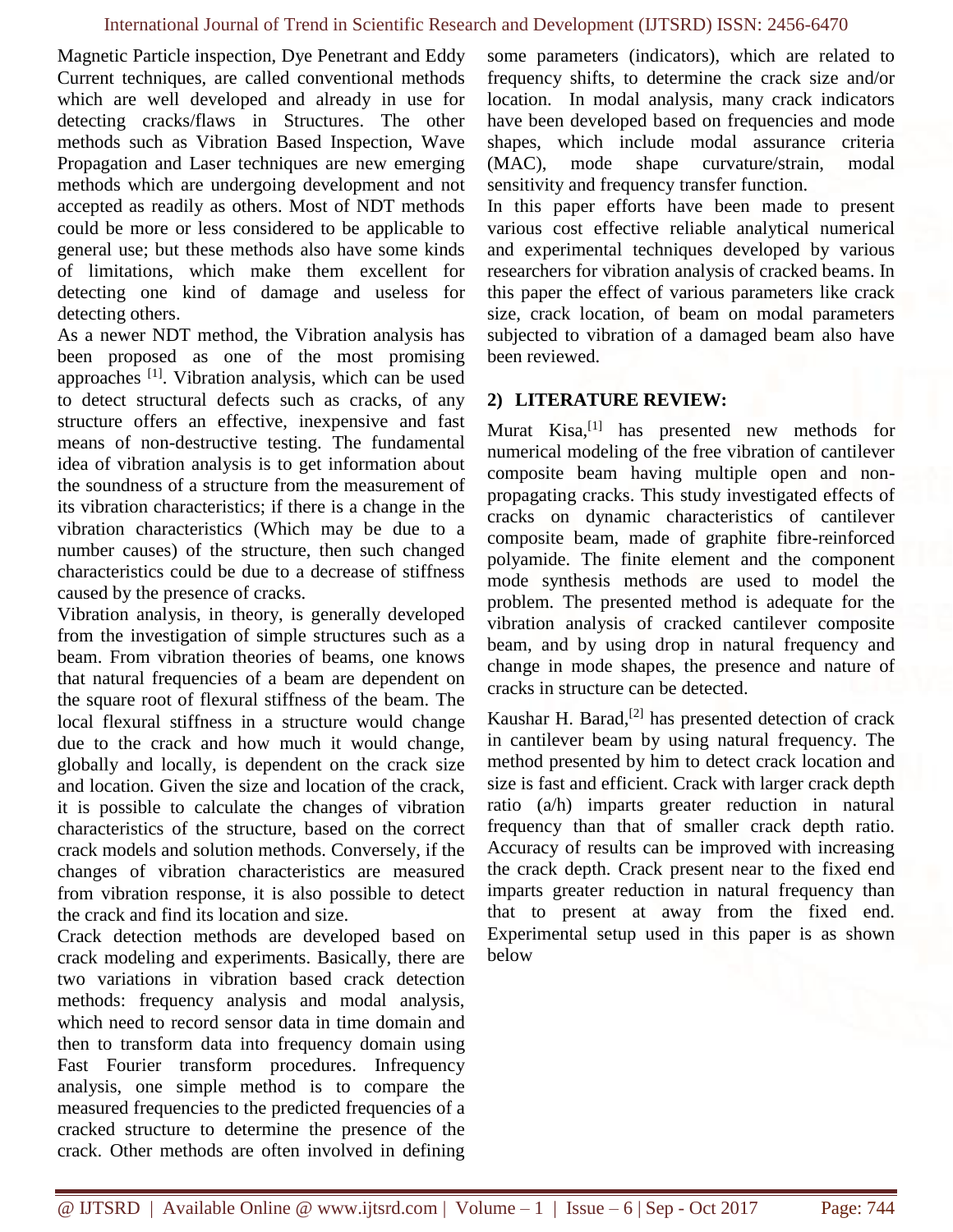

**Fig: Experimental setup for crack detection of cantilever beam with single crack [2]**

K.Oruganti,<sup>[3]</sup> has presented study of testing carbon/epoxy composite beam with various embedded delaminations with mechanical actuator and scanning laser vibrometer (SLV) as a sensor for recording the frequency response and analyzing the acquired signatures based on displacement and curvature mode shapes. He also includes Finite Element Analysis (FEA) and C-scan techniques used on the composite beams to validate the results. Experimental setup used in their work is as below



#### **Fig: Experimental setup for analysis of damage in composites[3]**

The damage within the Carbon/Epoxy beams could be identified successfully by both the displacement mode shape analysis as well as curvature mode shape analysis. The displacement mode shape provides a global snapshot through the frequency domain range, is a valid method for a globalized technique of damage identification. The curvature mode shape being the double derivative of the displacement mode shape is more of a localized technique. The size and location of the delamination in one place was successfully identified by both these techniques and validated using the C-scan results.

Free and forced vibration analysis of cracked beam was performed by SadettinOrhan, $[4]$  in order to identify the crack in a cantilever beam. Single- and two-edge cracks were evaluated. The study results suggest that free vibration analysis provides suitable information for the detection of single and two cracks, whereas forced vibration can detect only the single crack condition. However, dynamic response of the forced vibration better describes changes in crack depth and location than the free vibration in which the difference between natural frequencies corresponding to a change in crack depth and location only is a minor effect.

The fault detection of multi cracked slender Euler Bernoulli beams through the knowledge of changes in the natural frequencies and their measurements has been presented by  $P.K.Jena$ <sup>[5]</sup>. The method is based on the approach of modeling a crack by rotational spring. The spring model of crack is applied to establish the frequency equation based on the dynamic stiffness of multiple cracked beams. According to him the mode shapes and natural frequencies of the cracked elastic structures are strongly influenced by the crack location and its intensity. The significant changes in mode shapes are observed at the vicinity of crack location. The positions of the cracks in relation to each other affect significantly the changes in the frequencies of the natural vibrations in the case of an equal relative depth of the cracks. In the case of two cracks of different depths, the larger crack has the most significant effect on the natural vibration frequencies.

A review on the vibration analysis for a damage occurrence of a cantilever beam has been presented by Z.A. Jassim<sup>[6]</sup>. He suggested that based on the changes in dynamic properties such as the stiffness which could lead to changes in:

- 1. The mode shape
- 2. Reduction in frequencies
- 3. Increase in damping,
- 4. In addition, the location and the magnitude of the crack can be determined

The vibration analysis for cantilever beam with crack were illustrated analytically, theoretically and experimentally; with the beams having various properties and dimensions.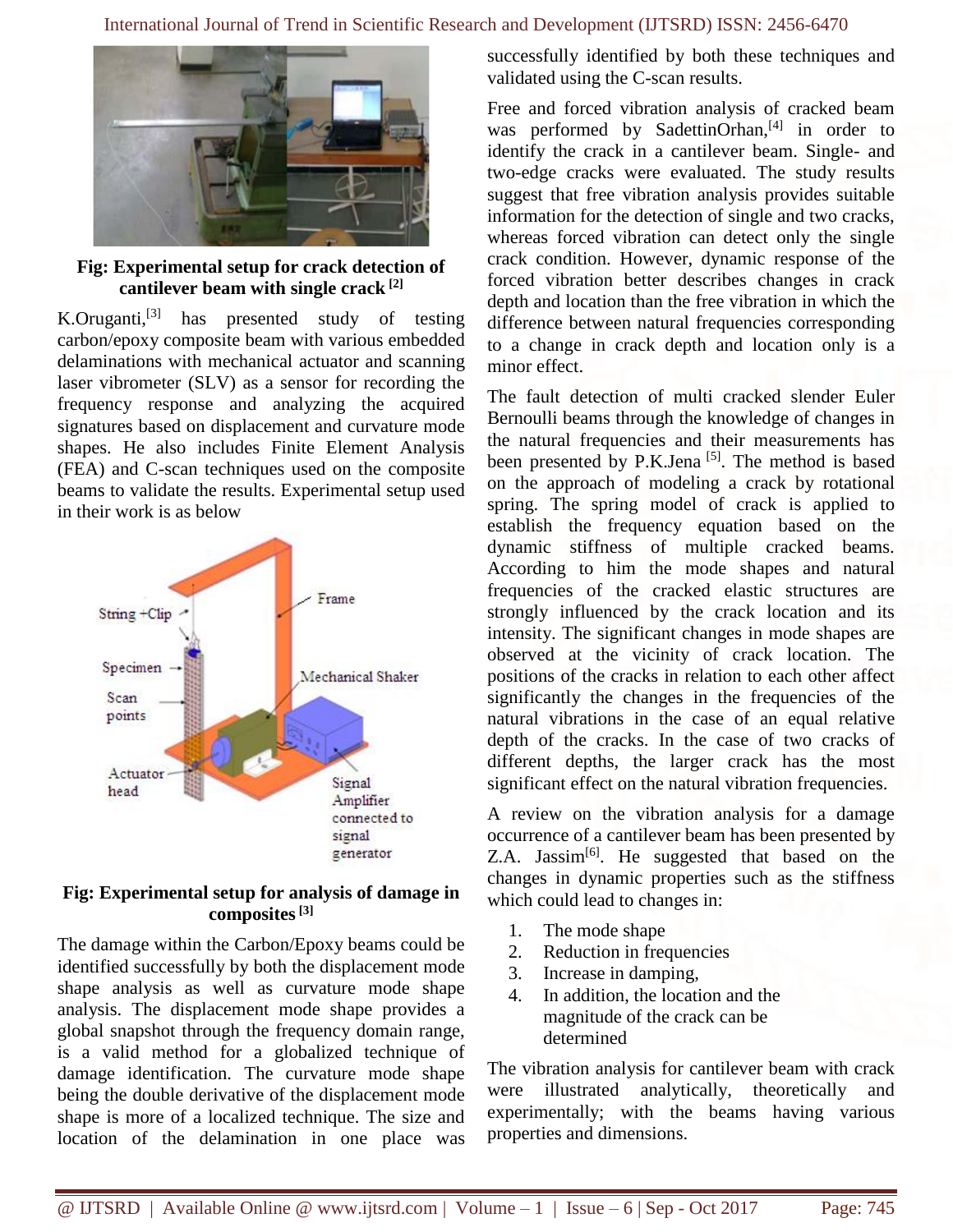#### International Journal of Trend in Scientific Research and Development (IJTSRD) ISSN: 2456-6470

AbdeldjebarRabia [7] has presented vibration experimental method necessary for the determination of mechanical characteristics of the studied structure. This technique allowed to determine the two Young modulus E1, E2 by the consideration of longitudinal vibrations according to the direction x and transversal vibrations according to the direction y.

Cost effective and reliable damage detection is critical for the utilization of composite materials. Seth S. Kessler,[8] has presented part of an experimental and analytical survey for the detection of damage in composite materials. The potential role of the frequency response of composite structure in SHM system was investigated in this paper. A finite element model was built to numerically explore the effects of various types of damage on the normal modes of test specimens, and analogous experiments were performed using a scanning laser vibrometer and impedance meter to verify these results. Good correlation was found between the model and the experimental results for low frequencies. In both numerical model and the experimental results there was strong correspondence between the extent of damage (or local stiffness loss) and reduction in natural frequency, which again was mostly measurable at lower frequencies.

The effect of the impact failure on the natural frequency and damping ratio has presented by ZekiKiral, $[9]$ . The fundamental vibration frequency of the beam was measured experimentally using noncontact technique for different failure locations and damping ratio is calculated from the envelope of the free vibration response. Based on the results obtained in this study, the following conclusions can be drawn.

- 1. The experimental results show that the variation in the natural frequency value versus severity and location of failure is not steady and measurable for the considered real failure case.
- 2. The numerical results show that the presence of damage brings an imperceptible reduction in natural frequencies of a cantilever beam. The decrease in natural frequencies disappears as the failure moves away from clamped edge.
- 3. The damping ratio increases at measurable level as the damage severity increases and damping ratio is more sensitive to damage when the location of damage is near to clamped edge.

JeslinThalapil,[10] has presented method for detection of longitudinal cracks in long and short beams using changes in natural frequencies. The accuracy of this method for prediction of natural frequencies is illustrated by case studies involving both long and short beams with known longitudinal crack details. The natural frequencies show good agreement with the ANSYS results. The method of prediction of crack parameters for a longitudinal axial internal crack has been verified for both long cantilever and simply supported beams. The range of crack size considered is 5–45%. In case of long cantilever beams, the maximum error in prediction of crack location is 4% and the error in prediction of crack size is2%. The same errors in the case of simply supported beams are 2% and 3% respectively.

The method has been used to predict the parameters of a longitudinal edge crack offset with respect to the axis in both long and short cantilever beams. The maximum error in prediction of depth from the top edge is 7% and 4% in crack size for long beams. The same errors in short beams are 5% and 4% respectively.

Jialai Wang, PizhongQiao [11] has presented a new damage detection technique using irregularity profile of a structural mode shape. The mode-shape of a cracked beam is first obtained analytically by using a general function. Its irregularity profile is then extracted from the mode shape by a numerical filter. The location and size of the crack in the beam can be determined by the peak value appearing on the irregularity profile. Two types of numerical filters, i.e., triangular and Gaussian, are examined. It has been found that the former filter is more effective in damage detection than the latter one. Numerical simulations suggest that the irregularity-based method requires a relatively low measurement resolution. Noise stress tests are carried out to demonstrate the effectiveness and robustness of this method under the influence of noise. As a validation, the proposed method is applied to detect crack damage in an Eglass/epoxy laminated composite beam. The successful detection of the crack in the composite beam demonstrates that the irregularity-based method is capable of assessing both the location and size of the crack and can be used efficiently and effectively in damage identification and health monitoring of beam-type structures.

In this paper, the fundamental issues (e.g., single crack vs. multiple cracks, crack size, Gaussian vs. triangular filters, resolution requirements, and noise effect) of irregularity-based damage detection method are addressed. It is shown that the proposed method can successfully detect not only a single crack, but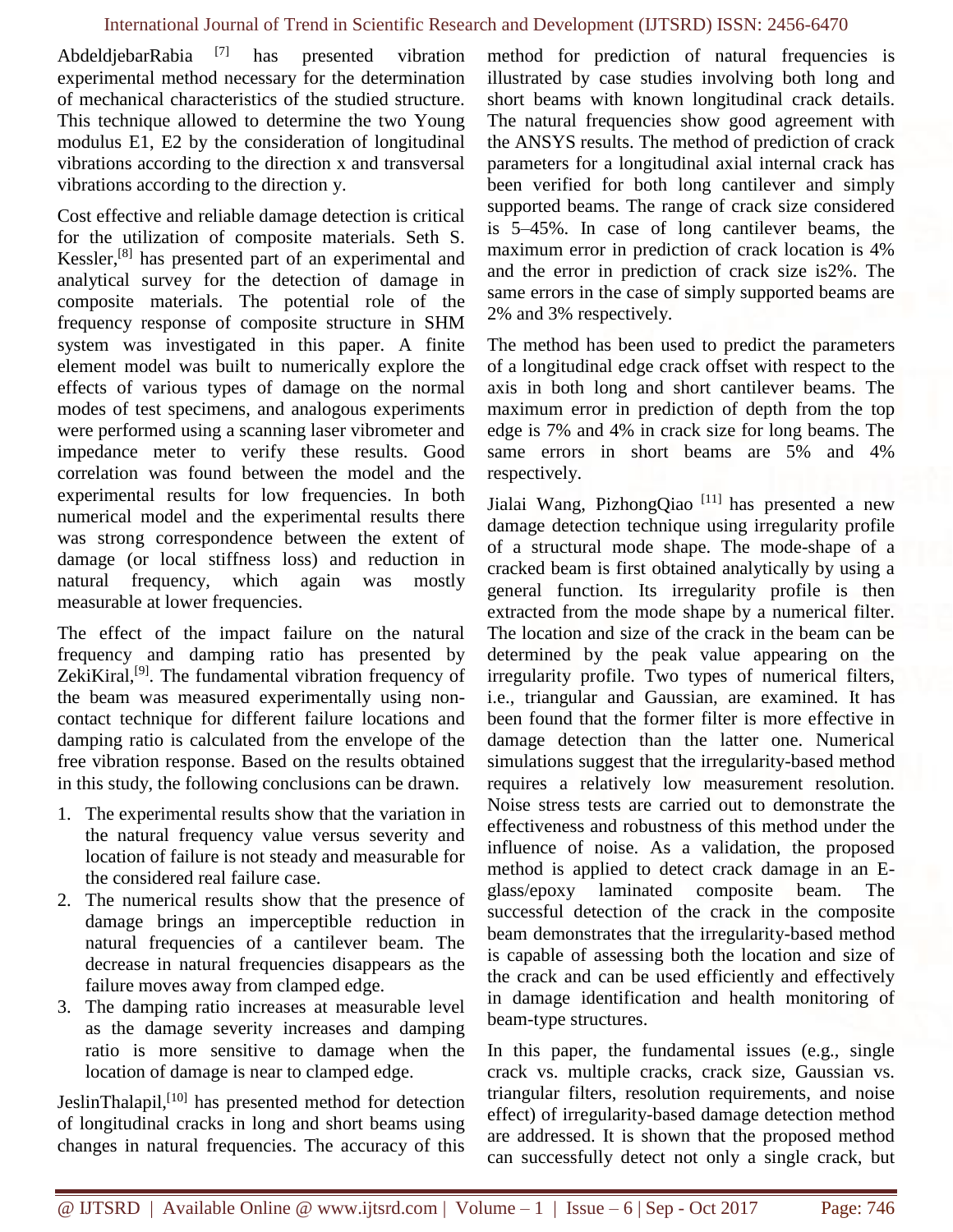also multiple cracks in beams. The location and size of a crack in beams are determined by a peak value at the location of the damage on the irregularity profile of mode shape. Compared with existing damage detection methods such as wavelet transform, the proposed method has a much easier calculation scheme and more straight forward physical meaning.

An experimental damage identification procedure based on structural dynamic responses and using smart sensors is conducted by Wahyu Lestari et al.<sup>[12]</sup> In this study, a damage detection and structural health monitoring procedure based on curvature mode shapes and using piezoelectric smart sensors is developed. It indicated that the proposed technique can be effectively and appropriately applied to full scale composite structures (e.g., large FRP honeycomb sandwich structures) suitable for civil infrastructure. The locations of the damage for both damage configurations (i.e., the core–face plate debonding and core crushing, respectively) were identified properly using the curvature damage factor and damage index method, while the magnitude of the damage was evaluated through the stiffness loss. The damage detection technique proposed in this study can be implemented in inherent damage identification and health monitoring of large civil composite structures.

Although the implementation of the method is quite simple, a great care needs to be taken while generating experimental data. Number of measurement points will define the maximum number of mode shapes generated. The larger number of measurement points is, the more mode shapes can be generated. However, using the lower curvature modes yields better results than using the higher modes, as at higher modes the nodal curvature points of damaged modes shifting from the original position of undamaged modes.

A combined analytical and experimental study of flexural–torsional buckling of pultruded fiberreinforced plastic (FRP) composite cantilever I-beams has presented by PizhongQiao et al.<sup>[13]</sup> In this paper, a combined analytical and experimental study is presented to study the flexural–torsional buckling behavior of pultruded FRP composite cantilever Ibeams. The total potential energy based on nonlinear plate theory is derived, and shear effects and beam bending–twisting coupling are accounted for in the analysis. Three different types of buckling mode shape functions, namely transcendental function, polynomial function, and half simply supported beam function, which all satisfy the cantilever beam boundary conditions, are used to obtain the analytical solutions and explicit prediction formulas. An experimental study of four different geometries of FRP cantilever I-beams is performed, and the critical flexural–torsional buckling loads for different span lengths are obtained. A good agreement among the proposed analytical solutions, experimental testing, and FEM is obtained. The study on effect of buckling mode shape functions indicate that the approximations by exact transcendental function and polynomial function compare well with FEM results and may be more applicable for the buckling modeling of cantilever beam configuration. A parametric study on the effects of load location through the height of the cross-section, fiber orientation and fiber volume fraction on buckling behavior is also presented. The explicit and experimentally validated analytical formulas for the flexural–torsional buckling prediction can be effectively used to design and characterize the buckling behavior of FRP structural shapes.

ErfanAsnaashari,JyotiK.Sinha, $^{[14]}$  has developed method for development of residual operational deflection shape for crack detection structure.Excitation of cracked structure at frequency always generates higher harmonic components of the exciting frequency due to breathing of crack. In this paper, the deflection of cracked structures at the exciting frequency and second harmonic component is mapped by new method base on operational deflection shape (ODS) for the purpose of crack detection. While ODS is helpful in understanding dynamic behavior of structures and machines, it is not always possible to determine the location of cracks in structure based on the ODS itself. Therefore new concept called residual ODS (R- ODS) has been defined for crack detection in beam like structure.

Zhichun Yang, et, al. $[15]$  has proposed new concept of inner product vector (IPV) and it is proved that under white noise excitation the IPV of the structure is dependent on the modal parameters of the structure. Using the IPV as a damage index, the corresponding detection method is presented. The damage detection examples for the delamination damage of a composite beam show that

1. The IPV-based damage detection method can locate the delamination of the composite beam correctly, even if the measurement noise of up to 10% of the root mean square value of the response signal is considered.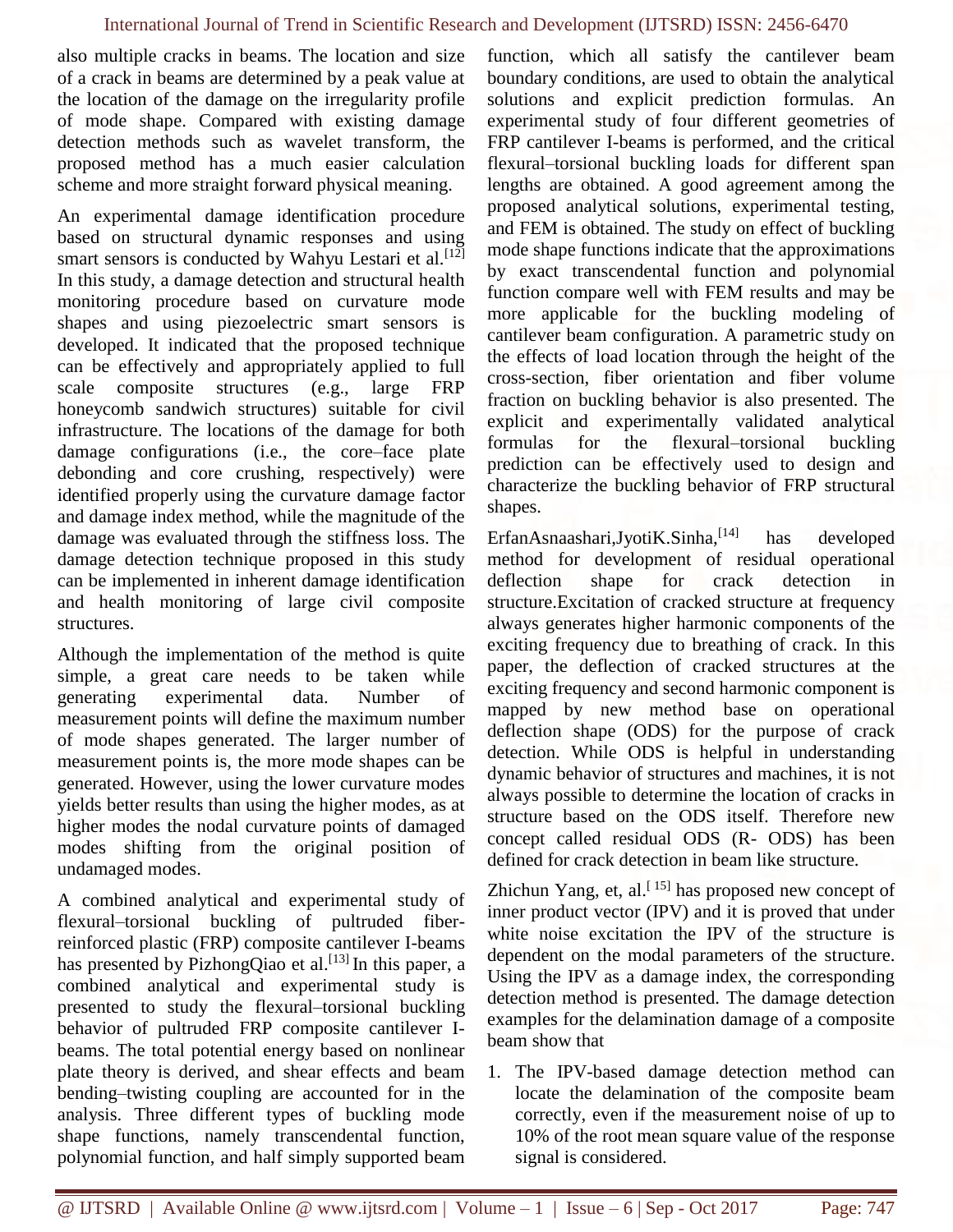2. In the IPV-based damage detection method, only the vibration responses excited by random excitation are required, and it is clear that in practice, the finite element model of the structure is not required. As the algorithm is rather simple, the IPV-based damage detection method can be used as a real-time or online damage detection method.

Nevertheless, like many of the existing damage detection methods, the IPV-based damage detection method cannot be used to locate the damage if the influence of the damage on the structures dynamics is too slight when the measurement noise is too large. Though almost all the damage cases were detected by the minimum of the invariable threshold and variable threshold, how to choose a more appropriate threshold for damage detection is a critical issue for such a method. Meanwhile, the other shortage of the IPVbased damage detection method is the cost of sensors which means that the sensor should be located close to the damage.

An attempt has been made by Ramdas C. et al.  $[16]$  to combine damage detection features of ultrasonic Lamb wave (TOF and amplitude ratio) with vibration based technique features (first and second natural frequencies) in an ANN environment with a probability of detection of 89 %. It was studied that when damage features of more than one technique are combined, the damage could be identified more effectively than using damage features of each technique individually. If techniques like Lamb wave and vibration are employed individually for sizing of transverse cracks, Lamb wave technique fails when the damage zone is close to fixed boundary and vibration technique fails when the damage zone is close to free edge. By combining these two techniques the domain of damage detection is enhanced, which covers almost the whole sample. This study showed that ANN could form an efficient tool in detecting the damage location and depth.

#### **3) MATERIALSAND METHODS:**

Vibration analysis of nonmetallic material is followed by authors with different methods such as theoretical, experimental, finite element method, Artificial Neural Networks. Vibration analysis of metallic material is done by theoretical, wavelet analysis, finite element analysis, MATLAB methods. Study Glass/polyester, fibre glass, E-glass fibre epoxy resin is done by using numerical model analysis, compliance matrix, and numerical, experimental methods.

## **4) DISCUSSION:**

Earlier, using the different non-destructive evaluation techniques cracked vibrating structures are effectively analyzed by various researchers. Some researcher suggested that changes in dynamic characteristics can be used as an information source for detecting of vibrating beam or structure in presence of crack. While working on different structures, researchers has studied the effect of crack location, crack depth, crack inclination on natural frequency of a cracked beam subjected to vibration. For determination of crack location and crack depth transfer matrix method uses the input data of changes in mode shapes and natural frequencies. The physical dimensions, boundary conditions and the material properties of the structure play important role for the determination of its dynamic response. The position, depth ratio, orientation and number of cracks are greatly influence the dynamic response of the structure.

For diagnosis of crack in a vibrating beam structure many researchers have worked on the application of artificial neural network and fuzzy logic concept. Some have worked on the application of continuous wavelet analysis for detecting of crack in vibrating beam. Concept of fracture mechanics, stress intensity factor and knowledge of strain energy release rate has been used for analysis of crack detection.

## **5) CONCLUSION:**

It has been observed that the changes in natural frequencies are the important parameter that determine crack size and crack location respectively. If the crack location is kept constant then crack depth and natural frequency are inversely proportional to each other. Natural frequency decreases with increase in crack location from the cantilever when crack depth is keeping constant. It is obvious that the vibration behavior of the beams is very sensitive to the crack location, crack depth and mode number. The direction of crack does not affect the natural frequency. Crack with larger crack to depth ratio (a/h) imparts greater reductions in natural frequency than that of the smaller. Researchers are presently focusing on using the concept of fuzzy logic as an effective tool for crack analysis of structures.